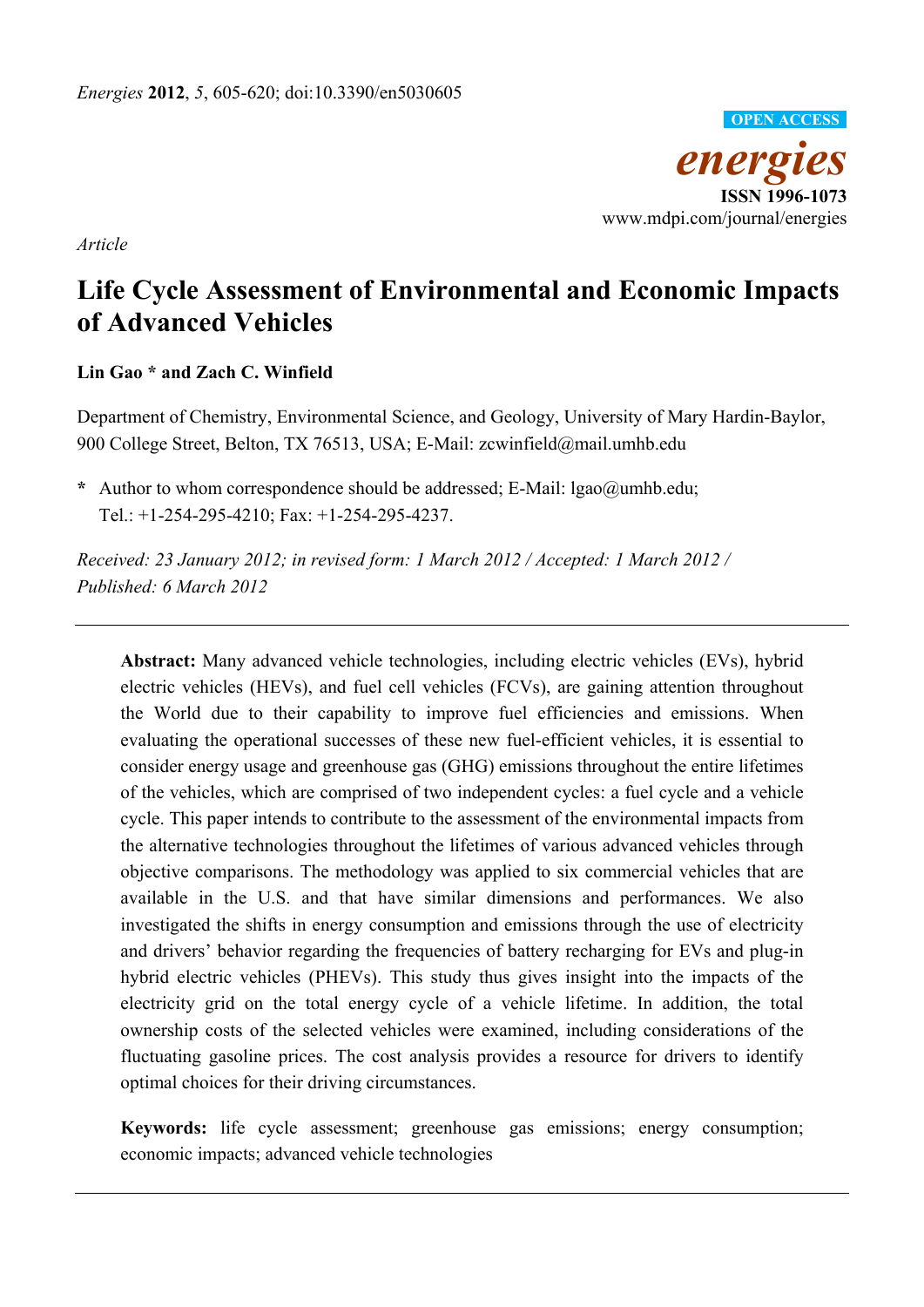## **1. Introduction**

The demand for transportation fuels has continued to grow due to rapid increases in the number of vehicles on the road worldwide. Because of the overwhelming use of petroleum as the fuel of choice, these vehicles not only reduce petroleum resources, but also release a significant amount of exhaust, which can cause global warming, harm the environment and impact human health.

These concerns have stimulated research on alternative, fuel-efficient vehicle technologies. Electric vehicles (EVs) have long held the promise of being zero-emission vehicles, but their limited travel range has resulted in limited public acceptance. Although hybrid electric vehicles (HEVs) reduce emissions and possess the same travel range as conventional vehicles (CVs), they nevertheless discharge some emissions. Hydrogen fuel cell vehicles (FCVs) are considered as a distant reality due to their high cost and low reliability. Plug-in hybrid electric vehicles (PHEVs), similar to HEVs in configuration, use electricity from the grid to power a portion of their travel.

Each type of fuel-efficient vehicle has achieved higher fuel economy and lower emissions than CVs at the vehicle operation stage [1–4]. However, to objectively and holistically evaluate the environmental benefits that are associated with all stages of these vehicles, a life cycle assessment (LCA) is needed to analyze energy consumption and greenhouse gas (GHG) emissions during each vehicle's entire lifetime. A vehicle's LCA is comprised of two cycles: a vehicle life cycle that includes vehicle assembly, maintenance, dismantling, and recycling and a fuel life cycle that consists of fuel extraction, processing, distribution, storage, and use. The fuel life cycle is also referred to as the well-to-wheels (WTW) cycle. If the lifetime energy, emission or cost savings of a new vehicle technology during operation does not offset the additional energy and/or emissions consumed in other stages, then the technology does not adequately represent an alternative to CVs or solve our environmental concerns.

Many studies have been conducted to investigate the fuel consumption and emissions of EVs, HEVs, PHEVs, and FCVs from the perspective of a fuel life cycle [5–10]. Some researchers have recently added energy use and GHG emissions that are generated during the vehicle life cycle to their studies [11–15]. Until now, a comprehensive LCA, specifically for advanced vehicles with commercial availability in today's market, has not been fully investigated.

Most WTW or LCA analyses use simulated vehicle characteristics (e.g., fuel economy) obtained via simulation software tools and estimated values (e.g., battery capacity or vehicle purchase prices) as inputs to evaluate the environmental and economic benefits [7,11–16]. The use of simulation tools and certain assumptions to model and examine the design by exchanging the powertrain components, such as motor power ratings or battery capacity, makes it possible to quickly obtain vehicle characteristics (e.g., fuel economy and emissions) for the studied vehicles or concept vehicles. The method is effective, particularly when the vehicle information is incomplete or not even available. However, it is often difficult to consider all factors to achieve the optimal results via simulation. Sometimes the component constraints are omitted and practical considerations are not weighted to the full during simulation [17]. In addition, these studies have addressed some of the aforementioned issues separately. Using different approaches, a few earlier reports have used published data to assess environmental concerns. Van Vliet *et al*. conducted techno-economic studies of series HEVs using public domain data to determine efficiencies, costs, and emissions. However, these works focused on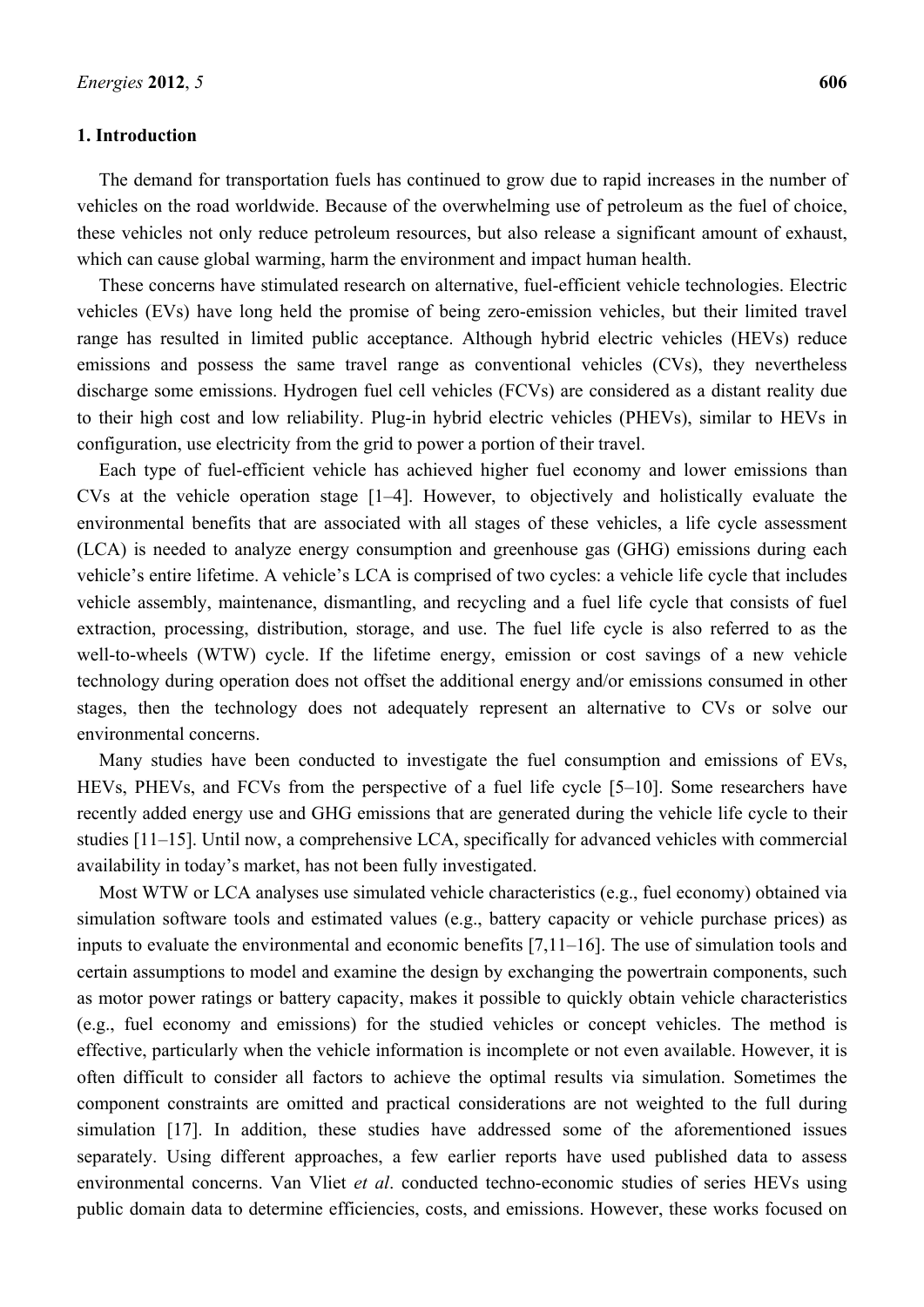WTW and did not take the vehicle cycles into account [18,19]. Granovskii *et al*. used actual data from various sources to evaluate four types of vehicles. However, their study did not compare the energy benefits of the four types of vehicles, nor did they investigate PHEVs for comparison [20].

In this article, we conducted an LCA using official published data of the production vehicles from government agencies and/or the vehicle manufacturers to determine the energy consumption, GHG emissions, and ownership costs for various advanced vehicles throughout their lifetimes. Commercial vehicles have been optimized to the greatest extent and designed for a balance of performance, fuel economy, component capacity, emissions, costs, and consumer acceptance. A total of six vehicles, one production vehicle in each powertrain category, were selected for examination to better understand the environmental and economic advantages brought about by a variety of current vehicle technologies. This study allows an objective comparison among the selected vehicles and attempts to discover the vehicle type with the lowest energy use, emissions, and/or costs during its lifetime. As the investigation focuses on vehicles that already exist in the market, these findings should have practical significance with regard to energy application and environmental protection in the near future.

## **2. Methodology**

### *2.1. LCA of Energy Use and GHG Emissions*

The fuel life cycle consists of two independent stages, including a fuel production stage, *i.e.*, well-to-pump (WTP), and a fuel utilization stage, *i.e.*, pump-to-wheels (PTW). The WTP stage includes the recovery or production of the fuel feedstock, the transportation, and storage of the energy source through the conversion of the feedstock to the fuel and the subsequent transportation, storage, and distribution of the fuel to the vehicle tank. The PTW stage refers to the vehicle operation activities throughout its lifetime [21].

Advanced, fuel-efficient vehicles are being introduced into the market at a fast pace because of their advantages in efficiency and emissions. At the same time, these vehicles employ new components, such as large battery packs, electric motors, power electronics, and fuel cells, in addition to new materials for producing and recycling these components. All of these factors may have significantly different energy and emission impacts that must be considered during the assessment of the new vehicle technology. Figure 1 shows the vehicle lifetime energy consumption for transportation technologies, including both the fuel cycle and the vehicle cycle.



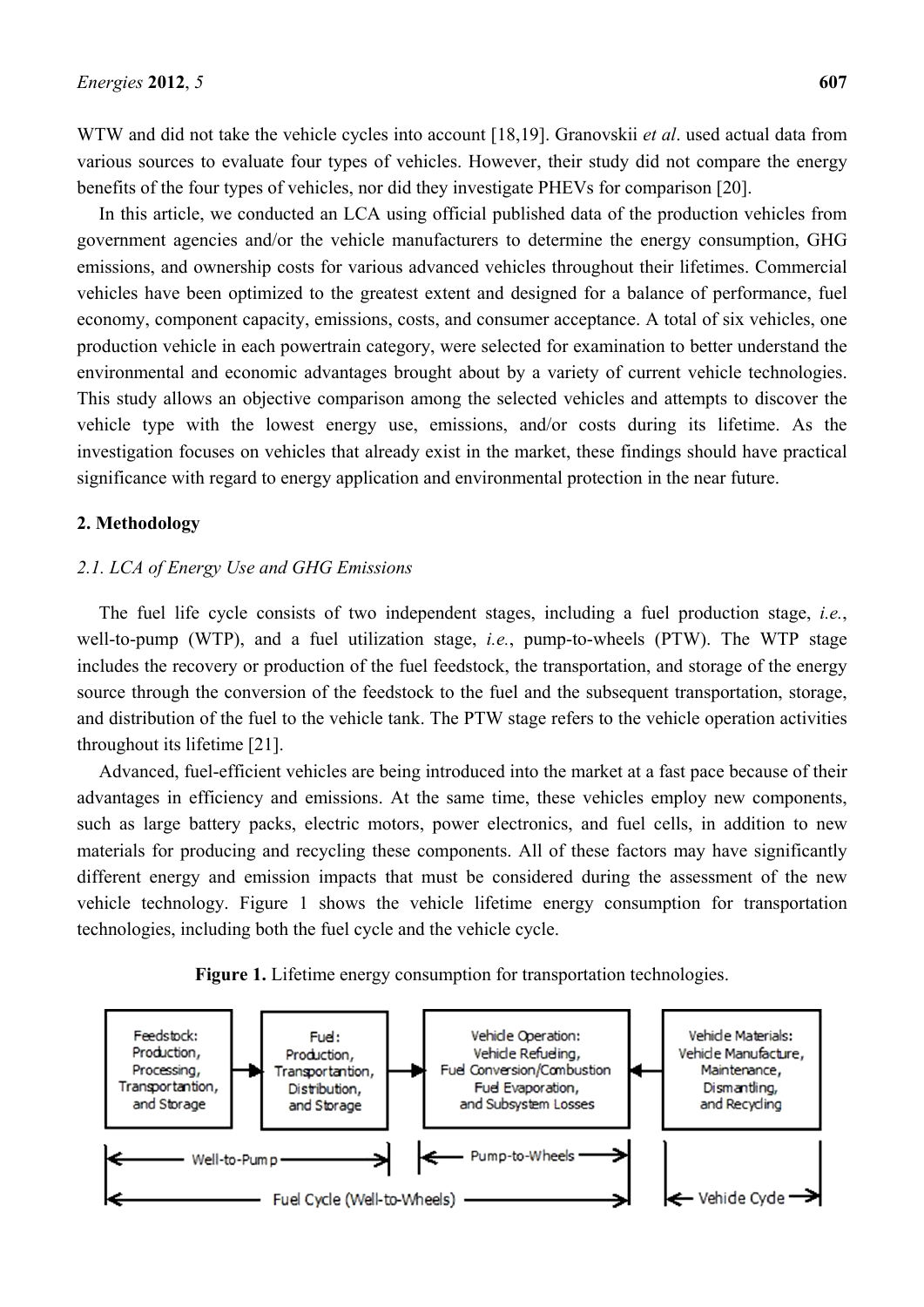To study the energy use and GHG emissions of the full energy cycle of a vehicle, the software GREET from the U.S. Argonne National Laboratory was used. The open-source software consists of multidimensional worksheets that have been developed to address analytical issues associated with fuels and materials.

The recovery and recycling of materials from automotive has increased significantly due to high prices and legislation. The European Union End-of-Life Vehicle Directive aims to increase reuse and recovery of materials to 95% by 2015. For disposal and recycling, the GREET model takes into account the energy use and emissions during recycling of scrap materials back into its original and reusable form.

## *2.2. Vehicle Powertrain Configurations*

The diagrams of a CV and various advanced powertrain configurations that were studied in the current study are shown in Figure 2.

**Figure 2.** Diagram of the energy flows in different types of vehicle configurations: (**a**) CV; (**b**) battery EV; (**c**) series HEV; (**d**) power-split HEV, and (**e**) FCV.



The Toyota Corolla [22], a conventional compact passenger car, was selected as a reference. A CV uses only an internal combustion engine to drive the wheels through a mechanical transmission, as shown in Figure 2a, and a large engine is needed for acceptable performance, including acceleration and gradeability.

In the interest of making an apples-to-apples comparison between fuel-efficient vehicles and the CV, all of the vehicles must be very similar in terms of dimensions and performances instead of weight. We consider that the weight changes of the advanced vehicles are caused by additional components that are added to the vehicle powertrain systems.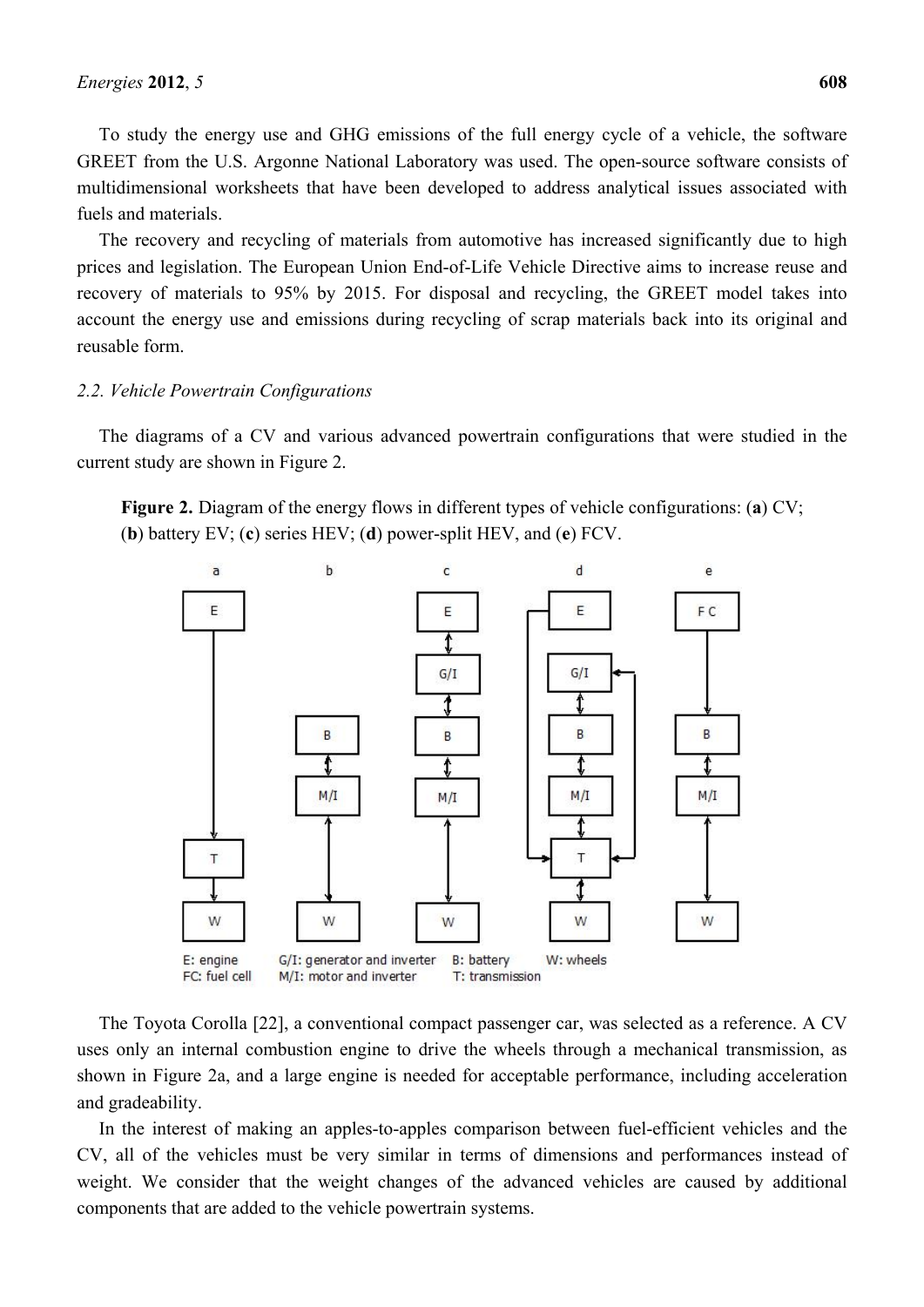An electric vehicle, represented in Figure 2b, is propelled by an electric motor (or motors) that is powered by battery packs that are recharged from the grid. It is the most efficient technology with zero tailpipe emissions. The nearly ideal torque-speed characteristic of the electric motor makes multi-gear transmission unnecessary, which further improves the system efficiency [23]. We selected the Nissan Leaf [24] as a representative electric vehicle because it is the first and only mass-produced EV throughout the World.

A hybrid electric vehicle is one type of vehicle that combines a conventional engine propulsion system with an electric propulsion system. HEVs can be further classified according to the manner that power is supplied to the powertrain, including series (Figure 2c), parallel, and power-split hybrids (Figure 2d).

In a series hybrid, an engine output is first converted into electricity using a generator. Due to mechanical decoupling between the engine and the driven wheels, the engine can be operated in its most optimal region for maximum efficiency. The parallel hybrid allows both the engine and electric motor to deliver power directly to drive the wheels. This eliminates the additional energy conversion step found in a series hybrid, but it also forces the engine to operate in a wider speed band, thus reducing its efficiency. The power-split configuration combines the features of both the series and parallel hybrids [25]. It requires the use of an additional electric machine and a planetary unit that makes the powertrain relatively more complicated and costly. The Toyota Prius [26], currently the best-selling HEV in America and worldwide, employs a power-split propulsion system and was selected in this study as a representative HEV.

A PHEV adopts a similar configuration to the conventional HEV, but it differs from the HEV due to its higher battery energy capacity, the utilization of an external power source to recharge the batteries, and the different battery management strategy. The HEV normally maintains its battery state-of-charge (SOC) within a narrow range, which refers to the charging-sustaining (CS) mode. The PHEV can operate in either charge-depleting (CD) mode, similar to EVs, or in CS mode. The distance travelled in CD mode is defined as the all-electric range (AER). PHEVs have two energy sources for propulsion: electricity from the grid and fossil fuel in the tank. The so-called range-extended PHEV is designed to use batteries only in CD mode until the SOC reaches a minimum threshold, and then it operates in CS mode after this occurrence [12]. The GM Chevrolet Volt [27] applies this type of design with a new variant layout similar to a series hybrid. The Volt operates as a pure battery electric vehicle until its plug-in battery capacity is depleted, at which point its gasoline engine powers an electric generator to extend the vehicle's range. Therefore, it is also described as an extended-range electric vehicle (EREV). The Toyota Prius Plug-in Hybrid is similar to the regular Prius configuration, but it can be recharged using an electric connection [28]. It uses a smaller battery pack and has a shorter AER compared to the GM Volt. Even in CD mode, the vehicle turns the engine on whenever needed to assist the motor (e.g., full acceleration) and/or charge the batteries because the propulsion motor is not sized for peak power requests.

The configuration of an FCV, shown in Figure 2e, is similar to a series HEV with the difference that the primary energy source is a fuel cell rather than an engine-generator. Hydrogen is usually the fuel for fuel cells, which is stored in high-pressure tanks. The steam reforming of natural gas at petroleum-refining facilities is the predominant means of hydrogen production in the chemical process industries. Hydrogen is then distributed to fuel stations for vehicle use. Due to the lack of a hydrogen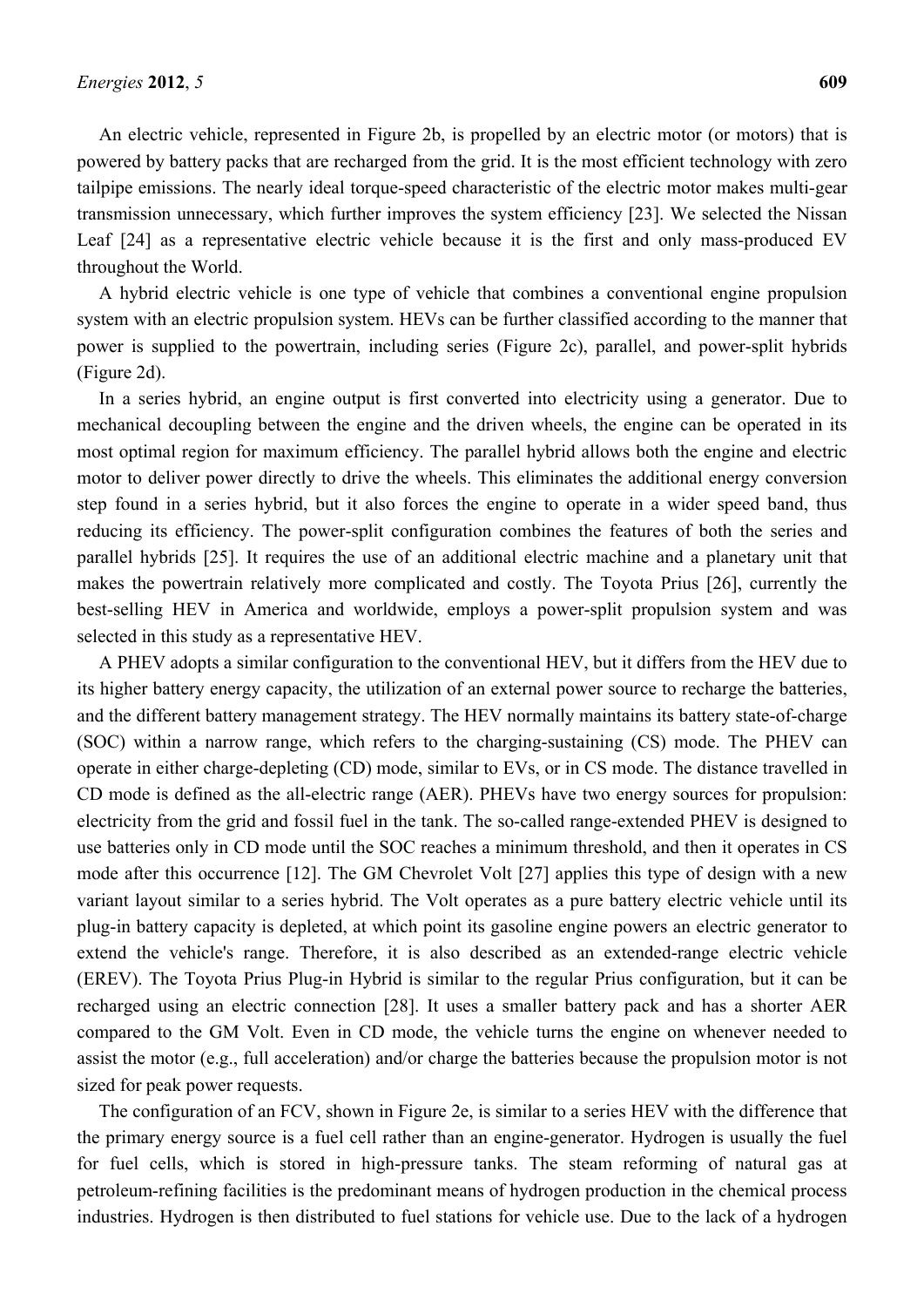infrastructure, the high cost and low liability of fuel cells, and safety concerns of hydrogen, FCVs are still thought to be more of a distant reality. The Honda FCV Clarity [29] is the first dedicated platform hydrogen fuel cell vehicle in the market, although it is currently only available for lease in some areas of the World.

#### **3. Vehicle Specifications and Assumptions**

Table 1 shows the specifications of the six different vehicles that were selected for this study, all of which are compact family cars. These vehicles have similar dimensions of approximately 4.5 m long, 1.5 m high, and 1.75 m wide, but the weights are different. The output power of each vehicle is approximately 100 kW. Besides the Volt, the other vehicles have nearly identical performance, as measured by the acceleration time from zero to 60 mph (miles per hour) of approximately 10 s. Based on the specifications, we assume that the selected vehicles are built on a similar platform and that the variances are caused by different powertrain components. Therefore, the energy use and emissions of the vehicles can be objectively compared throughout their lifetimes.

|                           | CV                       | <b>HEV</b>         | <b>PHEV</b>              | <b>EREV</b>        | EV                 | <b>FCV</b>         |
|---------------------------|--------------------------|--------------------|--------------------------|--------------------|--------------------|--------------------|
| Name                      | Toyota                   | Toyota             | Toyota                   | <b>GM</b>          | Nissan             | Honda              |
|                           | Corolla                  | Prius              | Prius Plug-in            | Volt               | Leaf               | Clarity            |
| Dimensions, $L(m)$        | 4.57                     | 4.46               | 4.48                     | 4.50               | 4.46               | 4.83               |
| $H \times W$ (m)          | $1.45 \times 1.76$       | $1.49 \times 1.75$ | $1.49 \times 1.75$       | $1.44 \times 1.79$ | $1.55 \times 1.77$ | $1.47 \times 1.85$ |
| Weight (kg)               | 1256                     | 1381               | 1437                     | 1716               | 1528               | 1626               |
| Engine power (kW)         | 100                      | 73                 | 73                       | 62                 | -                  | 100 <sup>a</sup>   |
| Motor power (kW)          | -                        | 60                 | 60                       | 111                | 80                 | 100                |
| Total power (kW)          | 100                      | 100                | 100                      | 111                | 80                 | 100                |
| Battery type b            |                          | Ni-MH              | Li-ion                   | Li-ion             | Li-ion             | Li-ion             |
| Battery energy (kWh)      | $\overline{\phantom{a}}$ | 1.3                | 4.4                      | 16                 | 24                 | $2^{\circ}$        |
| Battery weight (kg)       | -                        | 50                 | 150                      | 198                | 300                | 23 <sup>c</sup>    |
| Fuel economy (mpg)        | 26/34/29                 | 51/48/50           | $112/49/87$ <sup>d</sup> | 93/37/60           | 106/92/99          | 61/61/61           |
| AER(km)                   |                          |                    | 24                       | 56                 | 117                |                    |
| $0 - 60$ mph $(s)$        | 10.1                     | 10.1               | 10.1                     | 9.2                | 9.9                | 10                 |
| Price $(\$)$ <sup>e</sup> | 17,600                   | 23,500             | 32,000                   | 39,200             | 35,200             |                    |

**Table 1.** Characteristics of conventional vehicle and advanced vehicles.

<sup>a</sup> 100 kW hydrogen fuel cell stack;  $\overline{b}$  Refers to high-voltage batteries used to drive electric motors; <sup>c</sup> Battery information not available. Estimates based on default values of GREET software; <sup>d</sup> EPA estimates not available. Data from manufacturer internal tests [28]; <sup>e</sup> Basic model prices for the year 2011 and 2012.

The fuel economies were released by the US Environmental Protection Agency (EPA) under standard test procedures. The unit of fuel economy in the US is miles per gallon (mpg), which is equal to 2.352 km/L. To objectively compare the fuel economies of different fuels, the miles per gasoline-equivalent gallon (MPG-e) has recently been used for alternative fuels. EPA's formula shows that 33.7 kWh of electricity is equivalent to one gallon of gasoline [30]. For the vehicles that use a single fuel, the 3 numbers in the fuel economy row (e.g., Corolla 28/35/31) denote the city, highway, and combined fuel economies, respectively. The calculation for the combined fuel economy weights the city at 55 percent and the highway at 45 percent. For plug-in hybrids, the first number represents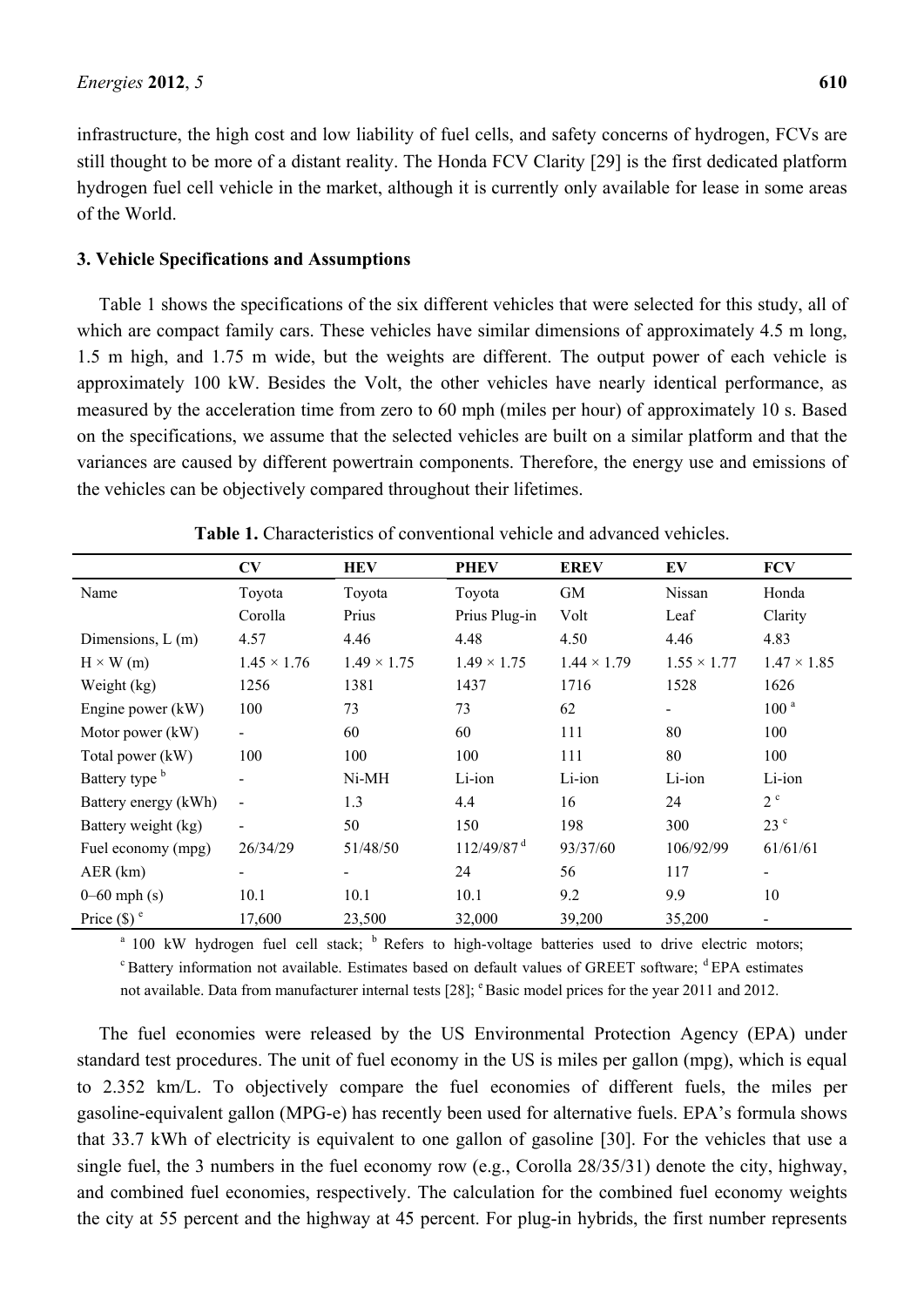the fuel economy of the vehicle in all-electric mode expressed in MPG-e, and the second is for gasoline-only mode stated in conventional mpg. The third number is the combination of the first two.

Other important aspects concerning the energy use and emissions of each vehicle throughout its lifetime are the total travelled distance and the average period between exchange for several vehicle components and consumables. The vehicles were assumed to have a lifetime of 160,000 miles (256,000 km) [15,20], and other data available in the GREET model were used for the calculation of the manufacturing process. Here, it was presumed that all of the vehicle manufacturers use the same processes to build vehicles. In the U.S., the hybrid system, including the high-voltage battery pack, is warranted for 8 years/100,000 miles (160,000 km). Although Li-ion batteries have more charge/discharge cycles, the nickel–metal hydride (NiMH) battery usage in the Prius is controlled in such a way that the battery SOC is forced to a target value throughout the driving cycle to maximize the battery lifetime [31]. Accordingly, the replacement frequencies of both Li-ion and NiMH batteries in vehicle lifetime were identical during the calculations.

The current U.S. market share for gasoline fuel is approximately half reformulated gasoline (RFG) and half conventional gasoline (CG). Electricity is generated from multiple sources, including renewable energy (e.g., sun, wind or hydraulic energy), natural gas, oil, coal, and nuclear power. The energy use and emissions during electricity generation include those at the power plant and the upstream emissions and energy associated with fuel supply. The input U.S. average electricity generation mix inside GREET was considered appropriately by representing the U.S. present reality of energy source usage, which is dominated by coal (50.7%), followed by natural gas (18.9%), nuclear (18.7%), and others (11.7%) [32].

## **4. Results and Discussion**

### *4.1. LCA of Energy Use and GHG Emissions*

All of the results of the WTP, PTW, and vehicle production stages were combined to obtain the full energy cycle results for the selected technologies. The lifetime energy consumption and GHG emissions of the various vehicles are presented in Figure 3 and Figure 4. The fuel production cycle includes fuel and feedstock stages. The differences between these two are shown in Figure 1.

The LCA shows that the CV has the highest energy use and emissions per km, most of which are produced during the vehicle operation (*i.e.*, PTW) stage. An engine converts chemical energy to mechanical energy; thus, their maximum efficiencies are relatively low, approximately 32% for gasoline engines and 40% for diesel engines. Practically, engine efficiencies are much lower than their theoretically maximum values because of energy losses associated with transmission, low-power demands, and idling operations [33]. Due to the simplest configuration and the lightest weight of the CV, the energy use and emissions during the vehicle production stage are the lowest when compared to the advanced vehicles.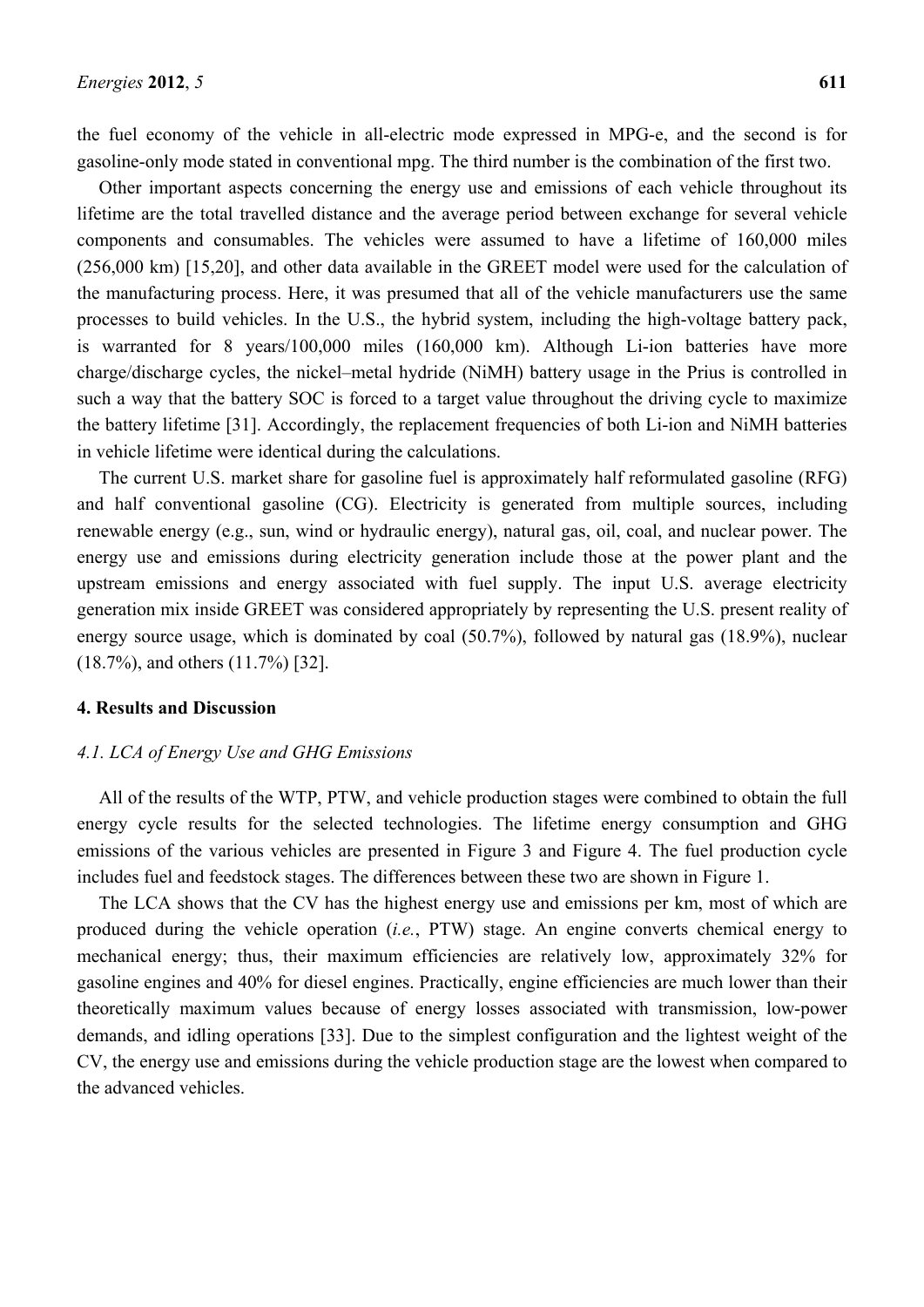Figure 3. LCA of energy consumption for a conventional vehicle and various advanced vehicles.



**Figure 4.** LCA of GHG emissions for a conventional vehicle and various advanced vehicles.



The HEV achieves the least GHG emissions and energy consumption in the LCA. The crude-to-gasoline pathway has a high efficiency of 82.6%. The efficiency of crude oil recovery is approximately 98%, while the refining of CG and RFG is 89% efficient [6]. The HEV also significantly improves the fuel economy at the PTW stage to 50 mpg by eliminating idling losses, downsizing engine displacement, operating the engine at nearly optimal conditions, and recovering energy with regenerative braking [33].

As for the materials of the vehicles, the production of the fuel-efficient vehicles is a more energy-intensive process because complex electrical systems are involved. The calculations in Figure 3 and Figure 4 show that the larger sizes of the batteries and more powerful electronics result in more energy use and emissions during the vehicle production. However, the material contribution to the full life cycle is much smaller than the contribution from the fuel cycle and only accounts for approximately 10–25% of the total energy use and emissions, depending on the types of configurations.

Electric vehicles have been marketed as zero-emission vehicles, which is true for urban air pollution. The claim is not accurate if we include the emissions that are released from the production of the electricity in the power stations and from the manufacture of the vehicles. Figure 4 shows that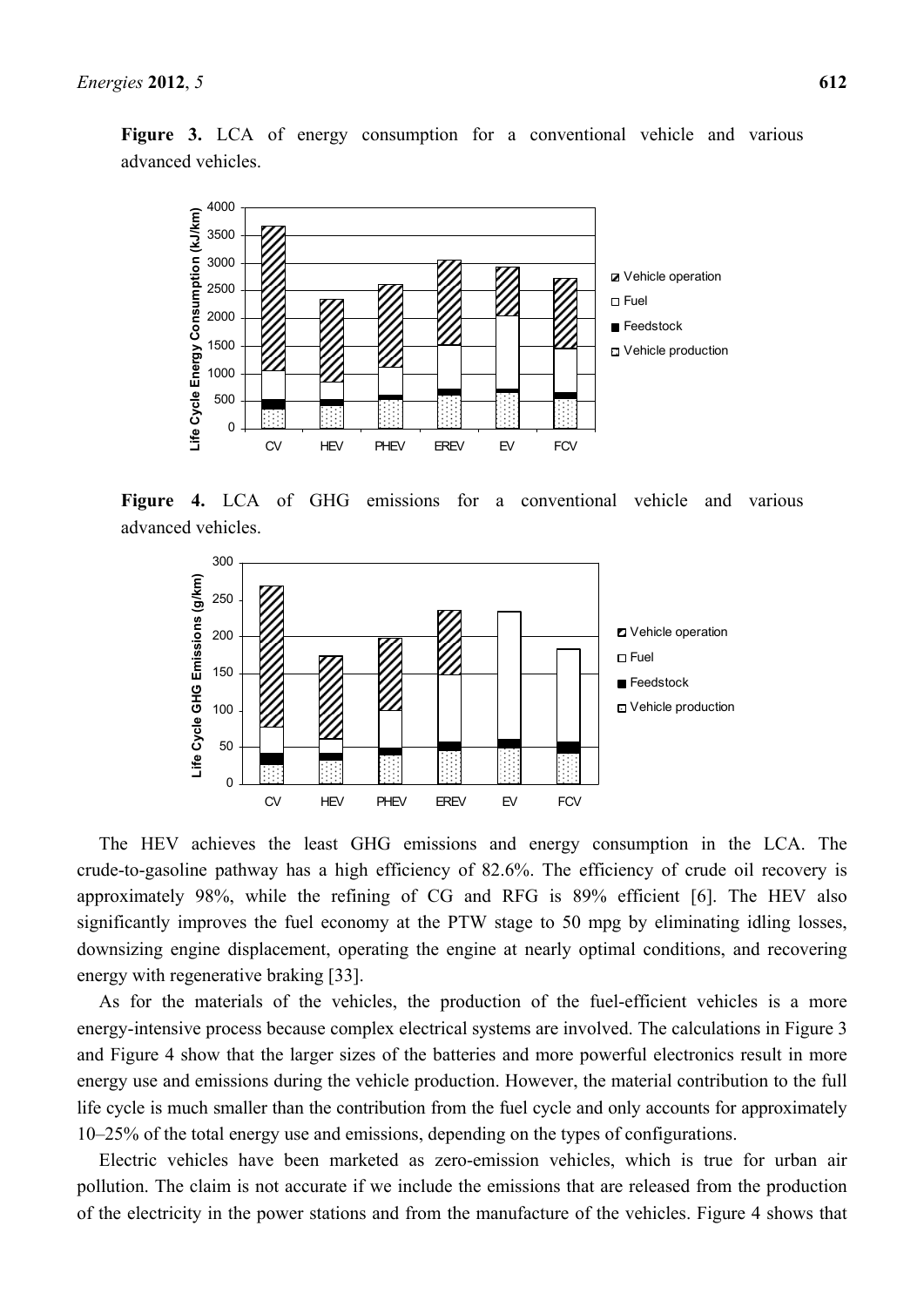the total amount of GHG emissions of the EV is only less than the emissions of the CV, but the emissions created during the WTP stage are much more than those by different fuel pathways. Energy consumption and GHG emissions depend critically on the source of the electricity. The energy use and emissions can be reduced when the electricity is from nuclear and renewable energy. However, the reduction in wheat and corn for renewable energy increase the internationally traded food prices. After the tsunami in Japan, many countries have started to re-evaluate the use of nuclear energy. The complete analysis of the influence of electricity mix has to involve energy policy discussion, which is not addressed in this article. Furthermore, the EV is not very encouraging, even if it is considered from the point of view of energy consumption. Although an EV has high powertrain efficiencies up to 86% with the achievement of the 99 MPG-e, the WTP cycle of electricity has a low-efficiency pathway [34]. Before charging battery packs from the grid, over 40% of available energy is wasted during generation, and the delivery has an average efficiency of 92% [32]. Batteries play an important role in the advanced vehicles. A material-based assessment is performed for battery manufacturing. The larger size batteries account for a higher percentage of the total energy use and emissions in vehicle production. Approximately 50%, 34%, 30%, 17%, and 5% of energy and emissions are from battery production during the manufacturing of EVs, EREVs, PHEVs, HEVs and CVS respectively. Fuel cell stacks contain specific composites, and the energy use and emissions for component manufacturing are much higher than other advanced vehicles.

The FCV is also promoted as another zero-emission vehicle. However, the results from this study show that the total energy usage of the FCV is higher than that of both the HEV and PHEV, while the emissions are only higher than those of the HEV. Fuel cells have high energy conversion efficiencies from hydrogen to electricity of up to 83%. In automotive applications, however, a fuel cell needs a peripheral system, which lessens the net efficiency to approximately 52% [34]. Therefore, the FCV has a higher fuel economy (61 mpg) than that of both the CV (29 mpg) and the HEV (50 mpg). Steam reforming of natural gas in the U.S. is an inefficient method with an energy loss greater than 30%, and a large amount of GHG emissions are produced during the reforming processes. Hydrogen must be compressed to make it transportable [35]. These factors cause the low efficiency and high emissions of hydrogen during the WTP cycle.

## *4.2. PHEV Energy Use and Emissions Impacted by Distances between Charges*

The PHEVs, with their different architectures, bring about varying fuel economies and emissions during their lifetimes. The EREV has the second highest fuel energy use and emissions among the studied vehicles, while the Prius PHEV significantly improves fuel consumption and GHGs. The ability of the PHEVs to drive from both electricity and gasoline makes their fuel efficiency and emission assessment much more complex, depending on the distance traveled between charges [16]. For a distance *d* travelled between charges of a vehicle with an AER of  $d_{AFR}$ , the distance traveled in CD mode  $d_{CD}$ , and the distance traveled in CS mode  $d_{CS}$  are calculated as:

$$
d_{cd} = d, d_{cs} = 0, \text{ if } d \le d_{AER}
$$
  

$$
d_{cd} = d_{AER}, d_{cs} = d_{AER} - d, \text{ if } d > d_{AER}
$$
 (1)

The lifetime average energy use *E* (kJ/km) is calculated by the following equation: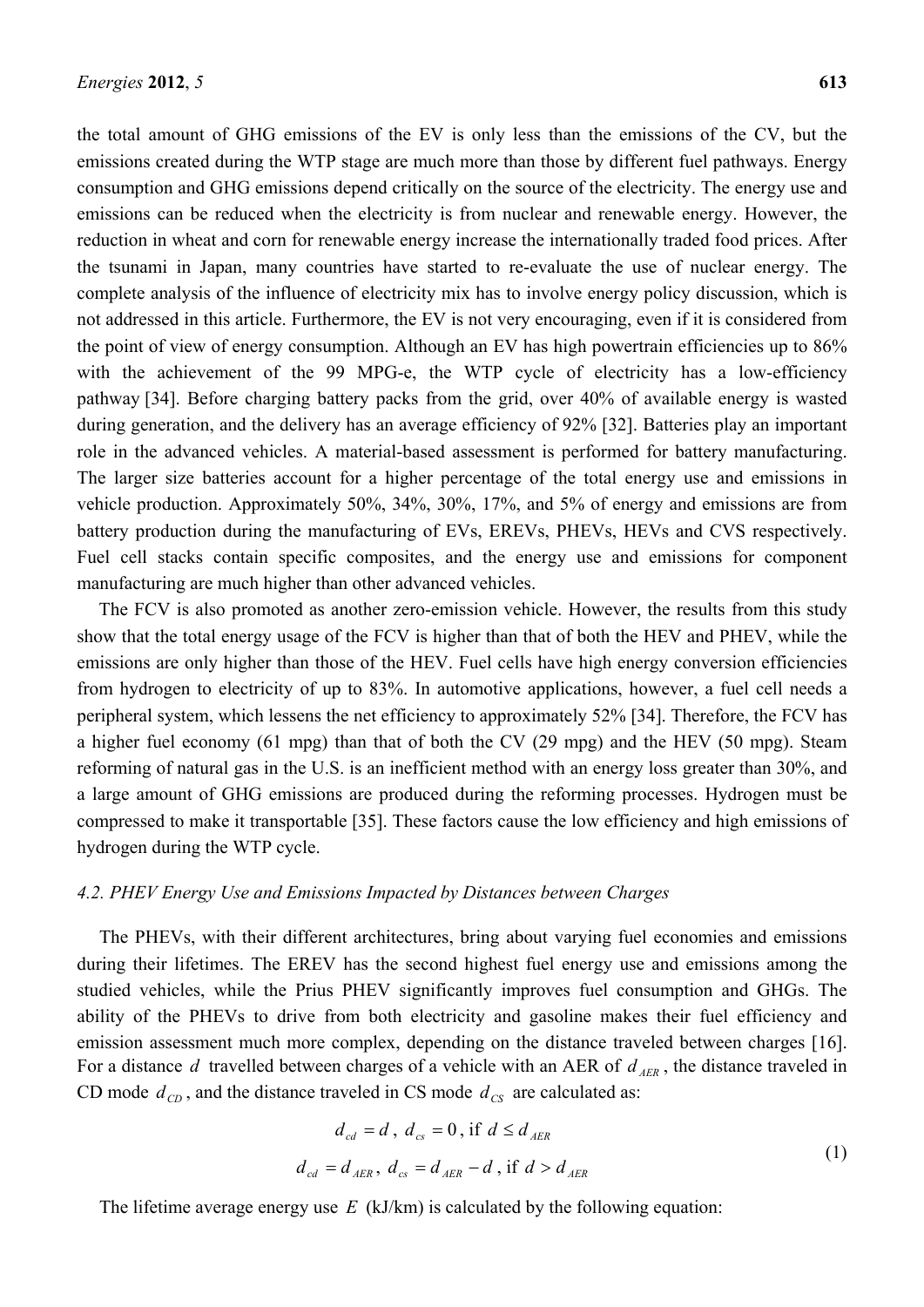$$
E = \frac{E_{cd} \times d_{cd} + E_{cs} \times d_{cs}}{d}
$$
 (2)

where  $E_{cd}$  (kJ/km) is the energy use with electricity only, and  $E_{cs}$  (kJ/km) is the energy use in hybrid mode. The values of  $E_{cd}$  and  $E_{cs}$  were computed through GREET software based on the vehicle fuel economies in MPG-e and mpg, respectively, that are listed in Table 1.

Figure 5 shows the results of the fuel consumptions of the EREV and PHEV, which is a function of the distances of 30, 60, and 90 km between two successive charges. As the motor of the Toyota Prius Plug-in is not sized for peak power, the gasoline engine must assist the motor to meet drivers' demands, even if the AER has not been completed. Due to the lack of the detail control algorithm of the Prius Plug-in and the longer distances between charges (minimum of 30 km) than the 24 km AER of the Prius, we estimated the lifetime energy consumption of the Prius Plug-in using the same algorithm (Equations (1) and (2)) as the traveled distance was varied between charges.

**Figure 5.** Lifetime energy consumptions and emissions of the two PHEVs as a function of the distance driven between charges.



PHEVs consume electricity during the AER. Beyond the AER, gasoline fuel is used with a lower PTW efficiency than that while using electricity. However, as analyzed before, the electricity usage does not positively benefit the total energy consumption because of the low-efficiency pathway of electricity. As shown in Figure 5 for the EREV, the energy consumption increases slightly when the traveled distance between charges increases. This means frequently charging batteries can lower the lifetime energy usage, but the gain is not very obvious. On the contrary, the total energy usage of the PHEV is impaired by more battery charges. Despite the differences in the charging frequencies, the PHEV has consistent and better environmental benefits than those of the EREV due to the smaller size of its battery packs and traction motors. The electric drive system of the EREV, which is designed for longer traveling distance and peak power requests, increases the vehicle weight by approximately 20% and, consequently, reduces the fuel efficiency.

A similar analysis can be applied to the GHG emissions of PHEVs. Figure 5 shows that the amount of the GHG emissions of the EREV is kept almost constant, regardless of the distance between charges. The emissions of the PHEV increase as more charges are performed because of the considerable amount of emissions produced during the WTP stage.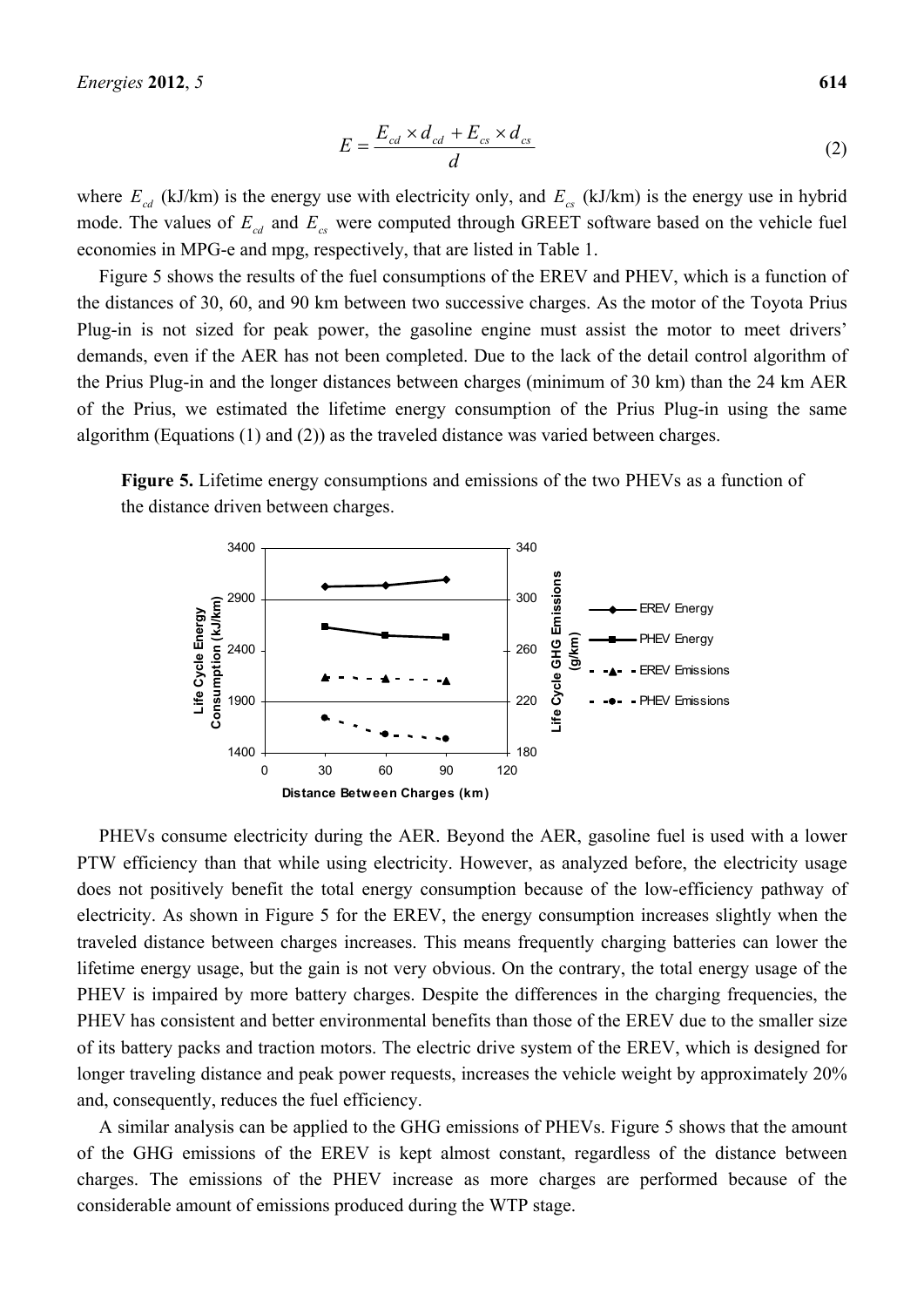#### *4.3. LCA of Vehicle Total Ownership Costs*

EVs and PHEVs have begun to increase in the market because of their lower refueling costs. To evaluate the net cost implications over the lifetimes of the vehicles, we calculate the total costs by taking into account the vehicle purchase prices and present values of operation costs (variable costs). Due to the lack of maintenance cost data for the advanced vehicles and the extensive hybrid system warranty that is provided by the manufacturers, maintenance/repair costs were not considered in this study. It is estimated that if a HEV is driven 150,000 km, the maintenance cost of the HEV is nearly identical to that of the CV. If its distance is over 300,000 km, the cost is approximately \$2,000–\$7,000 greater than an equivalent CV [12]. The costs imposed by a tax on  $CO<sub>2</sub>$  were excluded, as there is no nationwide carbon tax leveled in the USA. The operation cost represents the average consumer expense per kilometer related to the recharging costs of using electricity and gasoline fuel. Thus, the total cost  $C$  ( $\frac{C}{k}$ km) of a vehicle is calculated as:

$$
C = \frac{C_{veh}}{d_{life}} + \frac{C_e \times e \times d_{cd} + \frac{C_f}{mpg \times 1.6} \times d_{cs}}{d}
$$
(3)

where  $C_{veh}$  is the one-time vehicle initial purchase price listed in Table 1,  $d_{life}$  is the vehicle lifetime traveled distance 256,000 km,  $C_e$  is the cost of electricity,  $e$  is the energy consumption when using electricity, and  $C_f$  is the gasoline price. For a vehicle that does not use electricity from the grid,  $d_{cd}$ equals zero, and  $d_{cs}$  is the same as  $d$ . For the EV, which uses electricity only,  $d_{cd}$  is equivalent to  $d$ while  $d_{cs}$  is set to zero.

Using the EPA's MPG-e conversion formula between electricity and gasoline energy, Table 2 presents the calculated values of energy consumption *e* of the vehicles using electricity from the grid. We calculated the average lifetime costs for the selected technologies assuming  $C_e = $0.13/\text{kWh}}$ because the U.S. average electricity price has not changed much over the past several years. The gasoline retail price has drastically fluctuated during the past few years. Thus, \$2/gallon (\$0.53/liter) and \$6/gallon (\$1.59/liter) gas price were used to estimate the vehicle variable costs. These two numbers provide boundaries on the marginal prices of gasoline in the U.S. market [16].

|              | <b>PHEV</b> | EREV  | EV    |
|--------------|-------------|-------|-------|
| MPG-e        | 112         | 93    | 99    |
| $e$ (kWh/km) | 0 191       | 0.228 | 0.213 |

**Table 2.** Vehicle energy consumption using electricity.

Figure 6 shows the average lifetime cost of the selected vehicles per kilometer as a function of distance between charges for every 30, 60 or 90 km for U.S. consumers. The cost of the FCV was not compared to the others because it is too expensive for regular users and is only available in the state of California for a three-year lease. A study has previously shown that fuel cell vehicles would remain uncompetitive, even if production costs of fuel cells declined by 90% [18].

A low gasoline price of \$2/gallon makes all of the fuel-efficient vehicles less competitive with the CV. In this scenario, the total cost of a vehicle is mainly determined by the vehicle's retail price, and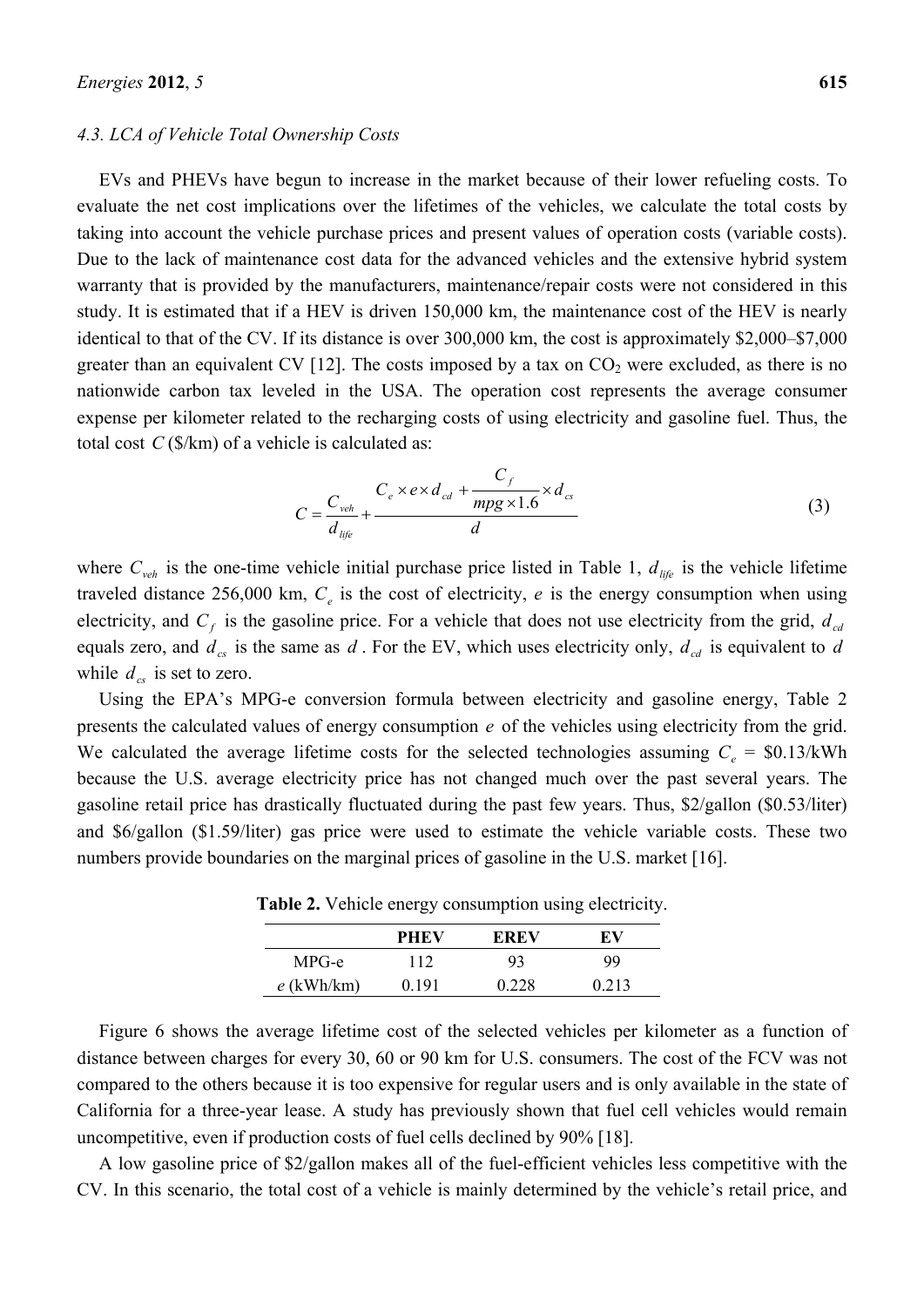the higher purchase price results in a higher total cost. The different charging strategies based on the traveled distances do not make EVs, PHEVs, or EREVs more competitive.

A higher price of \$6/gallon raises the cost competitiveness of the advanced vehicles and makes the EV the lowest cost option. In this scenario, the CV turns out to be the most expensive vehicle to use. The PHEV, which possesses the same configuration as HEV except for the battery packs, has a lower total cost than that of the HEV if the batteries are charged frequently. The PHEV becomes less competitive than the HEV if it is charged infrequently. The Li-ion battery packs with their higher power density increase the production costs of the PHEV. In addition, the increased weight of the PHEV slightly decreases fuel economy and increase the vehicle operation costs when using gasoline. For this reason, the PHEV must be charged very often and use electricity as much as possible to make it less expensive. Although it is much cheaper to buy a CV, the higher fuel efficiencies of the HEV and the PHEV considerably diminish the vehicle variable costs and thereby offset their initial purchase prices. The highest price and lowest fuel economy during CS mode of 37 mpg make the EREV the least competitive vehicle if it is driven like a regular hybrid electric vehicle without frequent charges. When the EREV is used as a regular electric vehicle, its competitiveness increases, and the lifetime cost can be lower than that of a CV.

From the perspective of consumers, the financial attractiveness of alternative vehicles is influenced by tax incentives which were ignored in this study. In the U.S., EVs and PHEVs that were purchased in or after 2010 may be eligible for a federal income tax credit of up to \$7,500, while \$3,400 is available for purchased HEVs [36]. However, the amount of the refund that a consumer can receive varies, depending on family income, expenses, and other tax liabilities. Our calculation shows that a 4-person family with an annual income of \$70,000 can only obtain less than half of the maximum credit, and every \$1,000 in tax incentives only reduces the total cost by \$0.004 per kilometer.

**Figure 6.** Average vehicle lifetime costs per kilometer driven as a function of the distance between charges for the selected technologies.



#### **5. Summary and Conclusions**

We investigated the energy use, GHG emissions, and costs for five different types of advanced vehicles, including an HEV, a PHEV, an EREV, a battery EV, and a FCV, and compared them to a conventional vehicle. These vehicles are commercially available in the U.S. market, and they have similar dimensions and performances. The LCA covers both the fuel cycle and the vehicle cycle.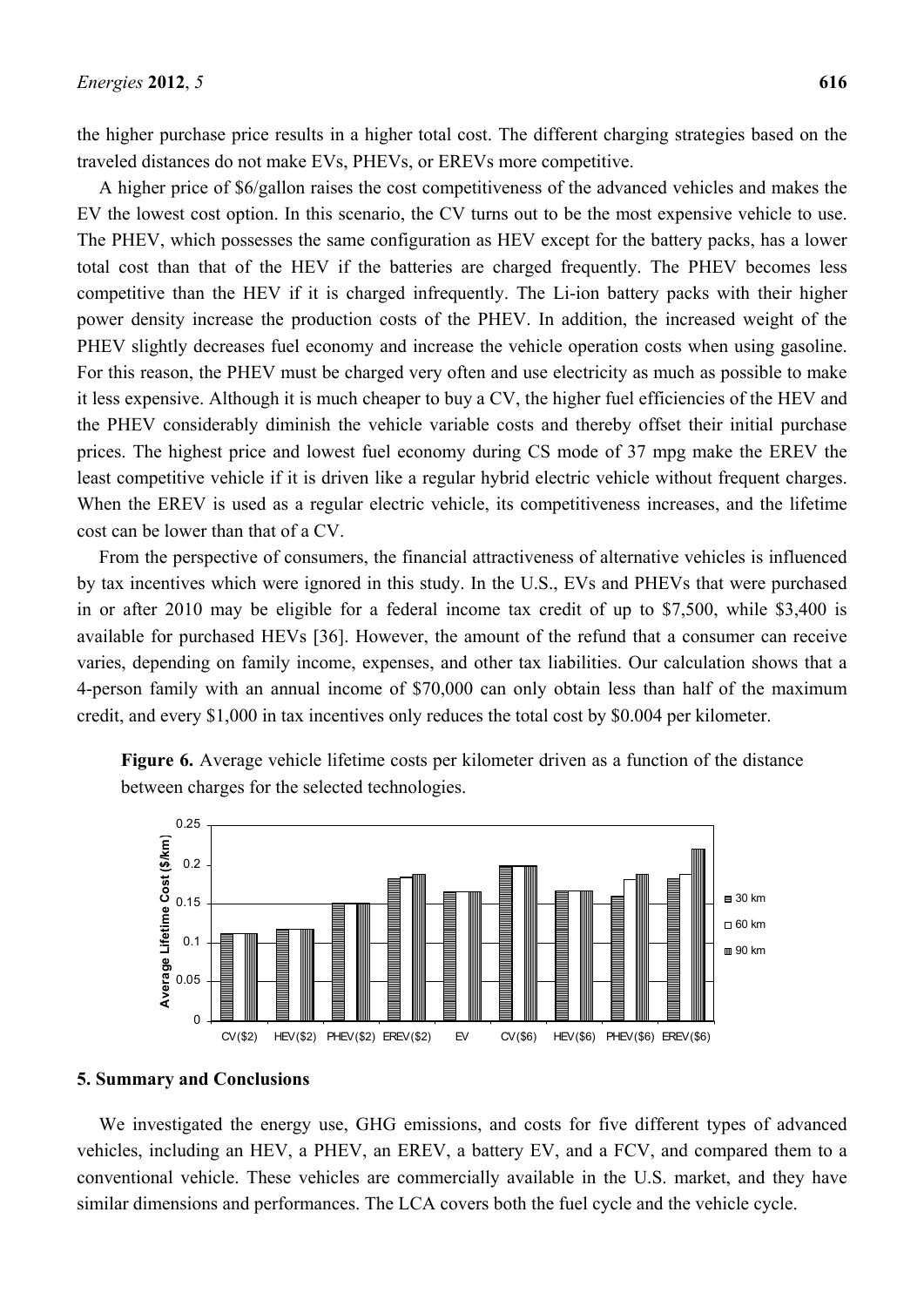The results indicate that all of these fuel-efficient technologies improve the energy use and emissions throughout the lifetimes of the vehicles. Because of the high efficiencies in both cycles, the HEV with the power-split configuration achieves the lowest energy consumption and emissions, with a reduction of energy use by 42% and emissions by 35% when compared to the CV. From the perspective of the vehicle's lifetime, EVs and FCVs demonstrate more disadvantages than HEVs, although they produce zero emissions during the PTW stage. However, the low-efficiency pathways of electricity and hydrogen production require a large amount of energy for the fuel production and delivery and consequently increase the total energy use and emissions.

PHEVs and EREVs use both electricity from the grid and gasoline as energy sources. A PHEV has a shorter AER than that of an EREV and behaves like an HEV. An EREV uses electricity most of the time for regular commutes and changes to hybrid mode until the battery is low. It is heavier than other vehicles because it employs large batteries to meet the power requirements of an EV and to preserve the complicated hybrid system for battery charging on board. As a result, the powertrain efficiency shrinks, and energy use and emissions during the vehicle manufacturing increase. Further examination shows that changes in the charging frequency actually alter the total energy use and emissions of the PHEVs and EREVs but that the energy use and emissions as a function of charging frequency trend in different directions. Frequent charges of an EREV incur more energy usage and emissions in the whole energy cycle, while the same activity for the PHEV benefits the global environment.

Compared to a CV, the advanced vehicles require more energy for production because of the additional power electronics and battery packs, but the increase is small. The energy use and emissions only account for less than one-fourth of the total energy use and emissions footprint. Moreover, these vehicles have greatly improved fuel efficiencies by 1.7 to 3.8 times in the PTW stage. Accordingly, the energy savings in the fuel cycle for a non-conventional vehicle is higher than the energy used in the vehicle cycle to build it.

The vehicle lifetime costs are mainly dependent on fuel prices. Low gasoline prices of \$2 make the fuel-efficient vehicles more expensive to own due to their high purchase prices, however, high prices of \$6 increase the cost competitiveness of these vehicles significantly. EVs are suitable for daily short commuters because of the limited traveled distance and relatively stable electricity prices. An HEV is a good option to target the fluctuating gas prices and can be used for regular long distance travel. The operation costs of PHEVs and EREVs can be drastically reduced by frequently charging the batteries, especially when gas prices are high. In the current market, the PHEV is a better choice than the EREV because of the high purchase price of the EREV.

In summary, to lessen the lifetime energy use and GHG emissions of an advanced vehicle, the most critical role is to improve the vehicle powertrain efficiency by decreasing engine fuel consumption when gasoline is the fuel. The electric drive system is very efficient. For a vehicle that uses electricity or hydrogen, the energy and emission reduction is more remarkable by augmenting the efficiencies of the fuel production, delivery, and storage rather than the efficiency of the vehicle itself. The total cost to own a vehicle is mostly determined by the oil market, but it can be reduced by adopting alternative vehicle configurations and by frequently charging batteries if applicable.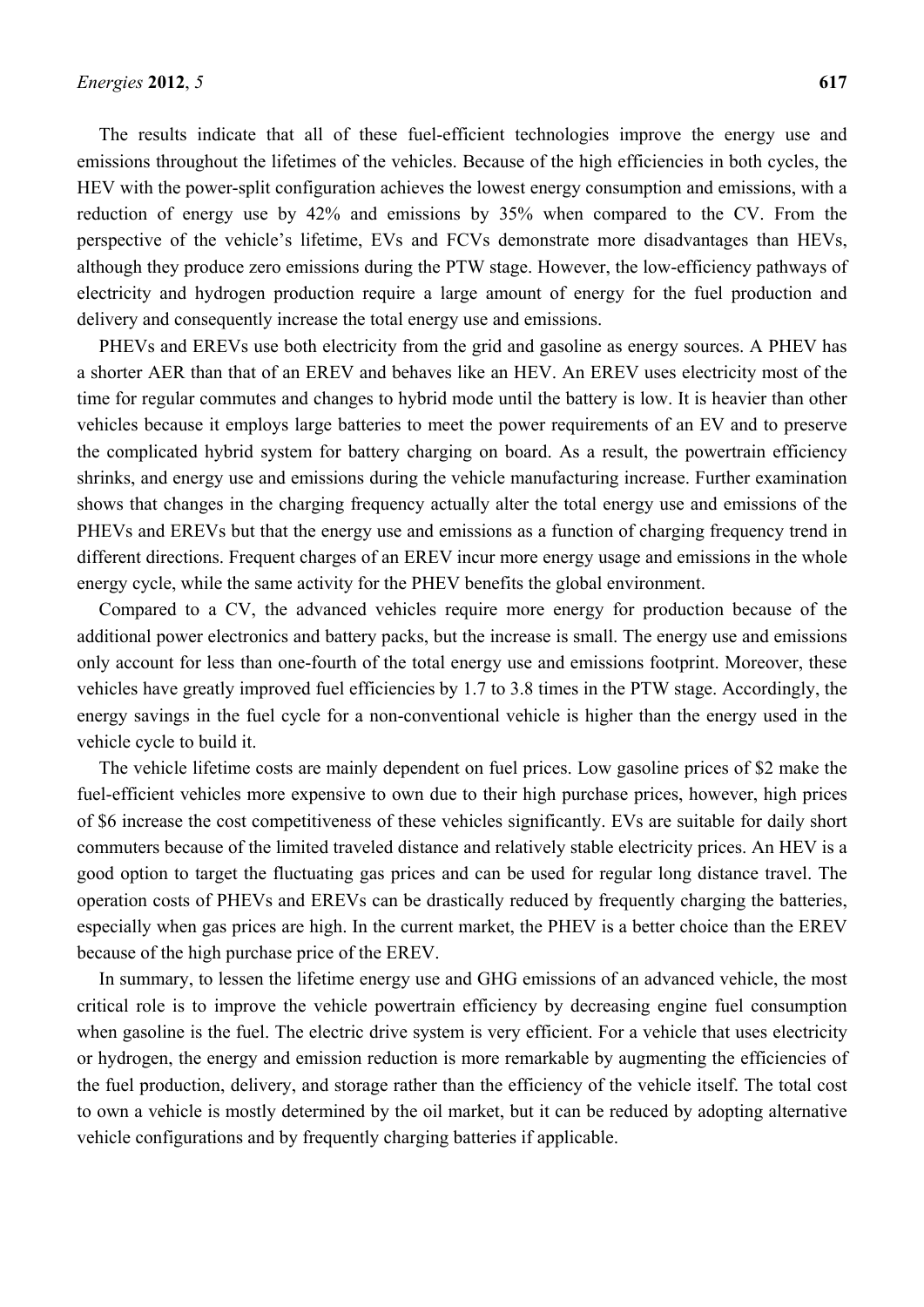## **Acknowledgments**

The authors would like to acknowledge financial support from The Welch Foundation (Grant No. AY-0033).

# **References**

- 1. Demirdoven, N.; Deutch, J. Hybrid Car Now, Fuel Cell Cars Later. *Science* **2004**, *305*, 974–976.
- 2. Van Mierlo, J.; Maggetto, G.; Lataire, Ph. Which energy source for road transport in the future? A comparison of battery, hybrid and fuel cell vehicles. *Energy Convers. Manag.* **2006**, *47*, 2748–2760.
- 3. Chan, C.C. The State of the Art of Electric, Hybrid, and Fuel Cell Vehicles. *Proc. IEEE* **2007**, *95*, 704–718.
- 4. He, X.; Parten, M.; Maxwell, T. Development of a hybrid electric vehicle with a hydrogen-fueled IC engine. *IEEE Trans. Veh. Technol.* **2006**, *55*, 1693–1703.
- 5. Campanari, S.; Manzolini, G.; de la Iglesia, F.G. Energy analysis of electric vehicles using batteries or fuel cells through well-to-wheel driving cycle simulations. *J. Power Sources* **2009**, *186*, 464–477.
- 6. Brinkman, N.; Wang, M.; Weber, T.; Darlington, T. *Well-to-Wheels Analysis of Advanced Fuel/Vehicle Systems—A North American Study of Energy Use, Greenhouse Gas Emissions, and Criteria Pollutant Emissions*; Technical Report; Argonne National Laboratories: Lemont, IL, USA, 2005.
- 7. Elgowainy, A.; Burnham, A.; Wang, M.; Molburg, J.; Rousseau, A. *Well-to-Wheels Energy Use and Greenhouse Gas Emissions of Plug-in Hybrid Electric Vehicles*; SAE Technical Paper; Argonne National Laboratories: Lemont, IL, USA, 2009.
- 8. Stephan, C.H.; Sullivan, J. Environmental and energy implications of plug-in hybrid-electric vehicles. *Environ. Sci. Technol.* **2008**, *42*, 1185–1190.
- 9. Hekkert, M.P.; Hendriks, F.H.J.F.; Faaij, A.P.C.; Neelis, M.L. Natural Gas as an Alternative to Crude Oil in Automotive Fuel Chains: Well-to-Wheel analysis and transition strategy development. *Energy Policy* **2005**, *33*, 579–594.
- 10. Lipman, T.E. Technology status and expected greenhouse gas emissions of battery, plug-in hybrid, and fuel cell electric vehicles. *AIP Conf. Proc.* **2011**, *1401*, 271–298.
- 11. Moon, P.; Burnham, A.; Wang, M. Vehicle-Cycle Energy and Emission Effects of Conventional and Advanced Vehicles. Presented at SAE 2006 World Congress and Exhibition, Detroit, MI, USA, April 2006.
- 12. Silva, C.; Ross, M.; Farias, T. Evaluation of energy consumption, emissions and cost of plug-in hybrid vehicles. *Energy Convers. Manag.* **2009**, *50*, 1635–1643.
- 13. Baptista, P.; Tomas, M.; Silva, C. Plug-in hybrid fuel cell vehicles market penetration scenarios. *Int. J. Hydrogen Energy* **2010**, *35*, 10024–10030.
- 14. Baptista, P.; Ribau, J.; Bravo, J.; Silva, C.; Adcock, P.; Kells, A. Fuel cell hybrid taxi life cycle analysis. *Energy Policy* **2011**, *39*, 4683–4691.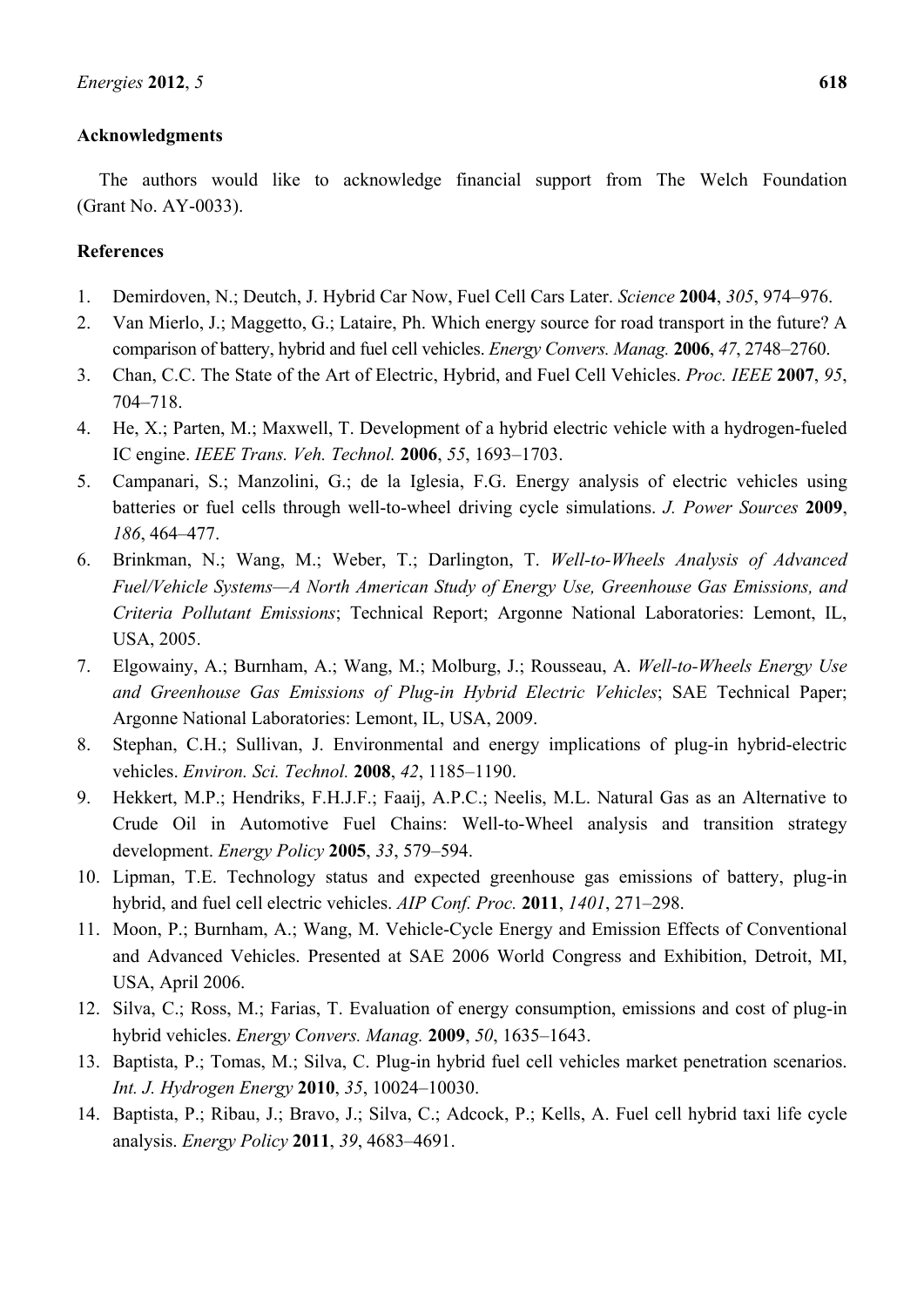- 15. Michalek, J.J.; Chester, M.; Jaramillo, P.; Samaras, C.; Shiau, C.-S.N.; Lave, B.L. Valuation of plug-in vehicle life cycle air emissions and oil displacement benefits. *Proc. Natl. Acad. Sci. USA* **2011**, *108*, 16554–16558.
- 16. Shiau, C.-S.N.; Samaras, C.; Hauffe, R.; Michalek, J.J. Impact of battery weight and charging patterns on the economic and environmental benefits of plug-in hybrid vehicles. *Energy Policy* **2009**, *37*, 2653–2663.
- 17. Wirasingha, S.G.; Gremban, R.; Emadi, A. Source-to-Wheels (STW) analysis of plug-in hybrid electric vehicles. *IEEE Trans. Smart Grid* **2012**, *3*, 316–331; doi:10.1109/TSG.2011.2158248.
- 18. Van Vliet, O.P.R.; Kruithof, T.; Turkenburg, W.C.; Faaij, A.P.C. Techno-economic comparison of series hybrid, plug-in hybrid, fuel cell and regular cars. *J. Power Sources* **2010**, *195*, 6570–6585.
- 19. Van Vliet, O.; Brouwer, A.S.; Kuramochi, T.; van den Broek, M.; Faaij, A. Energy use, cost and CO2 emissions of electric cars. *J. Power Sources* **2011**, *196*, 2298–2310.
- 20. Granovskii, M.; Dincer, I.; Rosen, M.A. Economic and environmental comparison of conventional, hybrid, electric and hydrogen fuel cell vehicles. *J. Power Sources* **2006**, *159*, 1186–1193.
- 21. MacLean, H.L.; Lave, L.B. Evaluating automobile fuel/propulsion system technologies. *Prog. Energy Combust.* **2003**, *29*, 1–69.
- 22. Toyota Corolla Homepage. Available online: http://www.toyota.com/corolla/ (accessed on 12 September 2011).
- 23. Ehsani, M.; Gao, Y.; Miller, J.M. Hybrid electric vehicles: architecture and motor drive. *Proc. IEEE* **2007**, *95*, 719–728.
- 24. Nissan Leaf Electric Car Homepage. Available online: http://ww.nissanusa.com/leaf-electric-car (accessed on 4 November 2011).
- 25. Liu, J.; Peng, H. Modeling and control of a power-split hybrid vehicle. *IEEE Trans. Control Syst. Technol.* **2008**, *16*, 1242–1251.
- 26. Toyota Prius Plug-in Hybrid Homepage. Available online: http://www.toyota.com/prius-plug-in/ (accessed on 15 October 2011).
- 27. General Motors Chevrolet Volt Plug-in Homepage. Available online: http://www.chevrolet.com/ volt-electric-car/ (accessed on 20 November 2011).
- 28. Toyota 3rd Generation Prius Homepage. Available online: http://www.toyota.com/prius-hybrid/ (accessed on 23 September 2011).
- 29. Honda Clarity Fuel Cell Car Homepage. Available online: http://automobiles.honda.com/fcxclarity/ (accessed on 18 October 2011).
- 30. PRR, Inc. *Environmental Protection Agency Fuel Economy Label: Final Report*; Technical Report EPA-420-R-10-909; Environmental Protection Agency: Washington, DC, USA, 2010.
- 31. Kelly, K.J.; Mihalic, M.; Zolot, M. Battery usage and thermal performance of the Toyota Prius and Honda Insight during chassis dynamometer testing. In *Proceedings of the 17th Battery Conference on Applications and Advances*, Long Beach, CA, USA, 2002; pp. 247–252.
- 32. Wang, M.; Wu, Y.; Elgowainy, A. *Operating Manual for GREET: Version 1.7*. Technical Report ANL/ESD/05–3; Argonne National Laboratories: Lemont, IL, USA, 2007.
- 33. Huang, W.-D.; Zhang, Y.-H.P. Energy Efficiency Analysis: Biomass-to-Wheel Efficiency Related with Biofuels Production, Fuel Distribution, and Powertrain Systems. *PLoS One* **2011**, *6*, e22113.